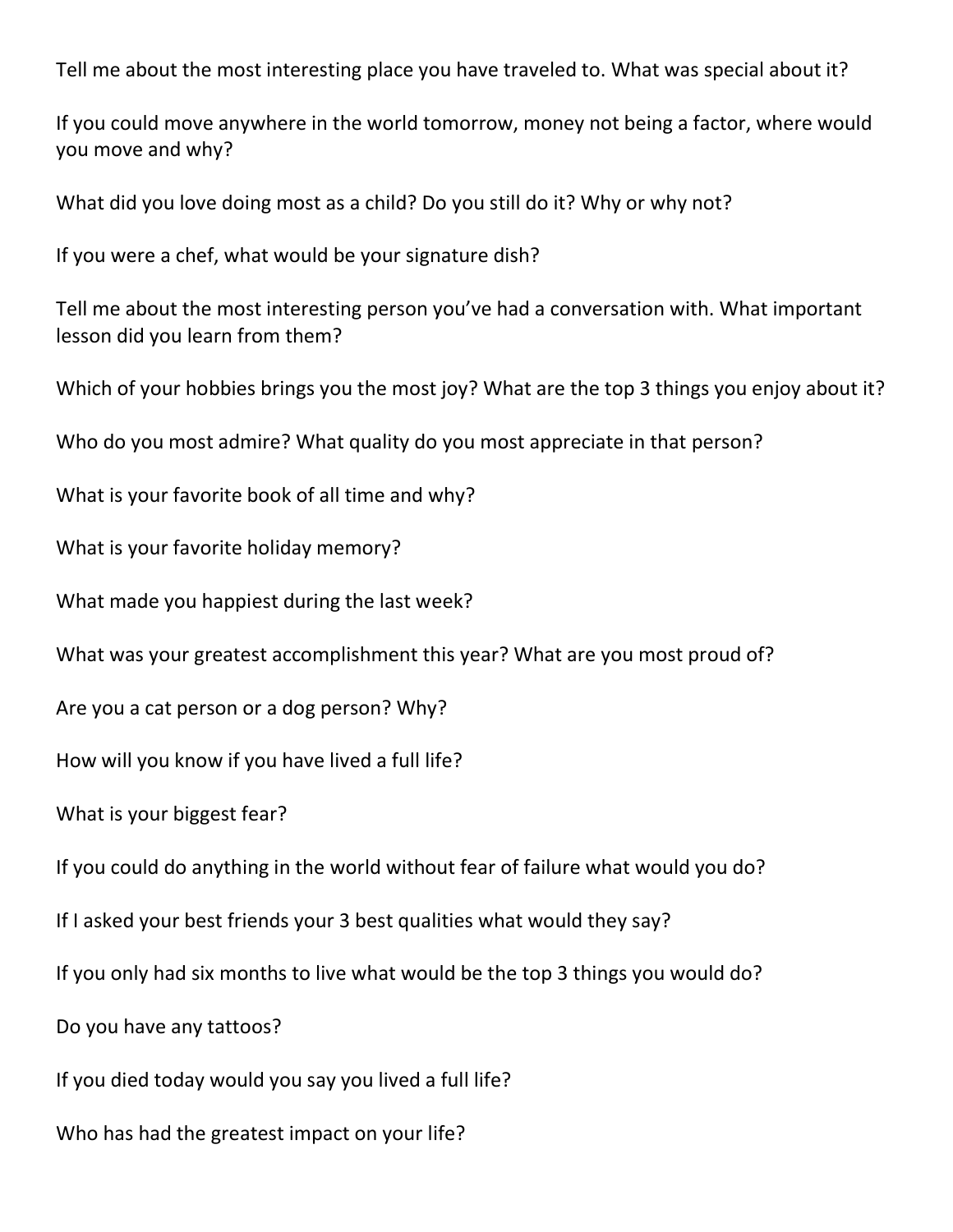Do you remember your dreams? What was the last dream you remember about? If you inherited 10 Million dollars, what would you do with the money? What is the most fun or meaningful random act of kindness you have given or received? What is your most essential appliance? Why? Do you prefer sunrises or sunsets? Why? Which or your scars has the most interesting story? What did you want to be when you grew up? If you could ask your future self one question what would it be? If you could give your 25 year old self one piece of advice, what would it be? What is your favorite Christmas ornament and why? Which accent do you find most appealing and why? What do you have on your fridge door? What is the last thing you took a picture of? What is your favorite food? If you could learn any language fluently what would it be? Why that language? What historical figure would you love to see in 21st century life? What do you think the greatest invention has been? Do you have any lucky items, objects or traditions? What is your favorite fast-food treat? What is your first thought upon waking up? Were you part of the Brownies/Cubs/Scouts/Guides? How long? What is your best memory?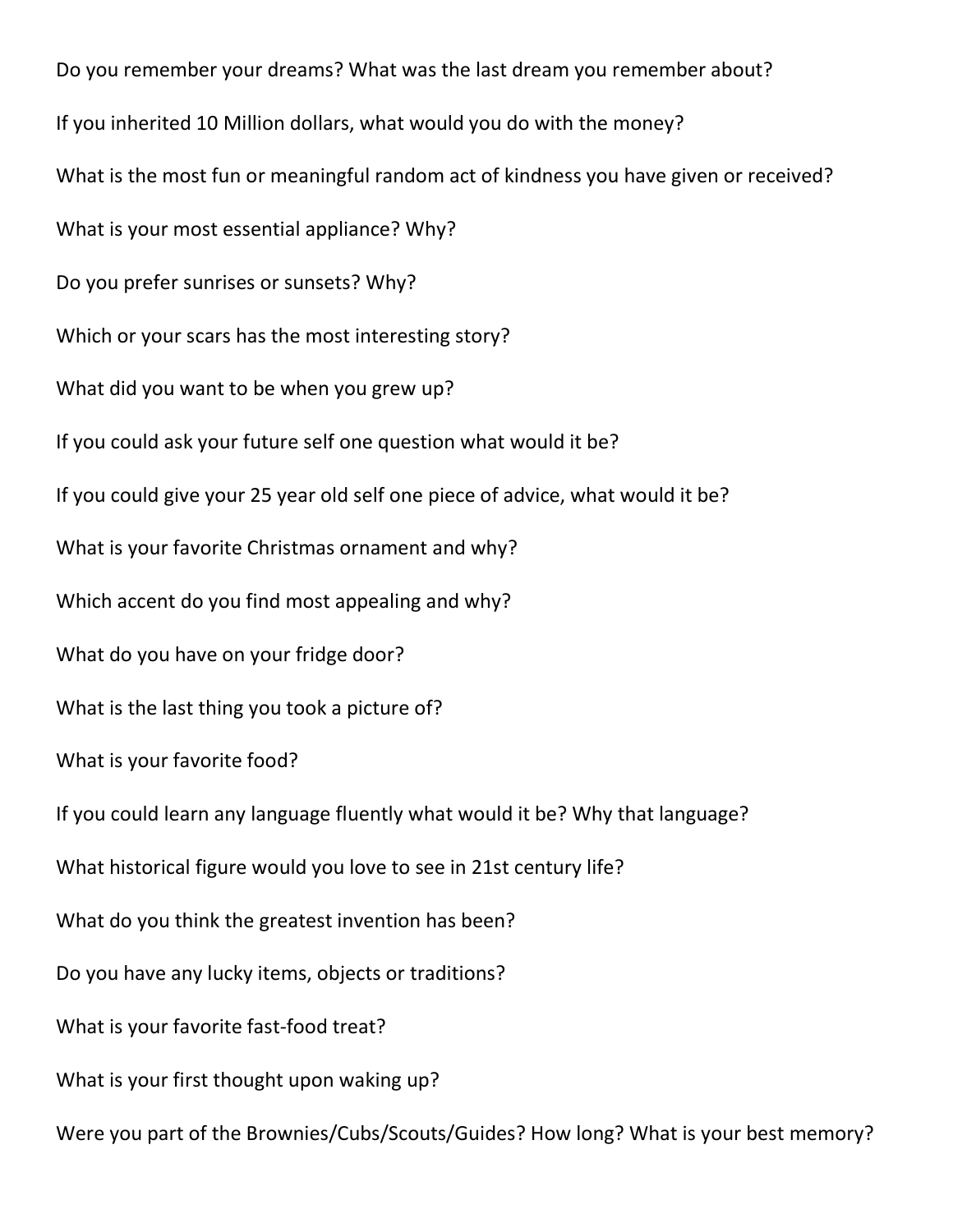What is the most unique meal or drink you have invented? Do you have any secret family recipes? Do you prefer shopping in store or online? Why? What's your favorite old-timey phrase? Do you enjoy amusement parks? Why or why not? Which was the greatest Empire? Why? What is the cleverest word you know? At what age did you learn that Santa wasn't real? Have you ever done something really unbelievable, only to have no one around to see it? Is the glass half full or half empty? Is the grass greener on the other side? What music do you still have any music on vinyl or cassettes? What's your favorite letter of the alphabet? Why? When you're sick do you struggle on regardless or just curl up in bed as much as possible? Do you need to write down things to remember them? How do you organize your lists? What unusual fears or phobias do you have? What motto or philosophy do you live by? Can you name all 50 states? All 50 capitals? What was your favorite school subject? What's the most unusual thing you've ever eaten? If you could have any feature from an animal what would you want?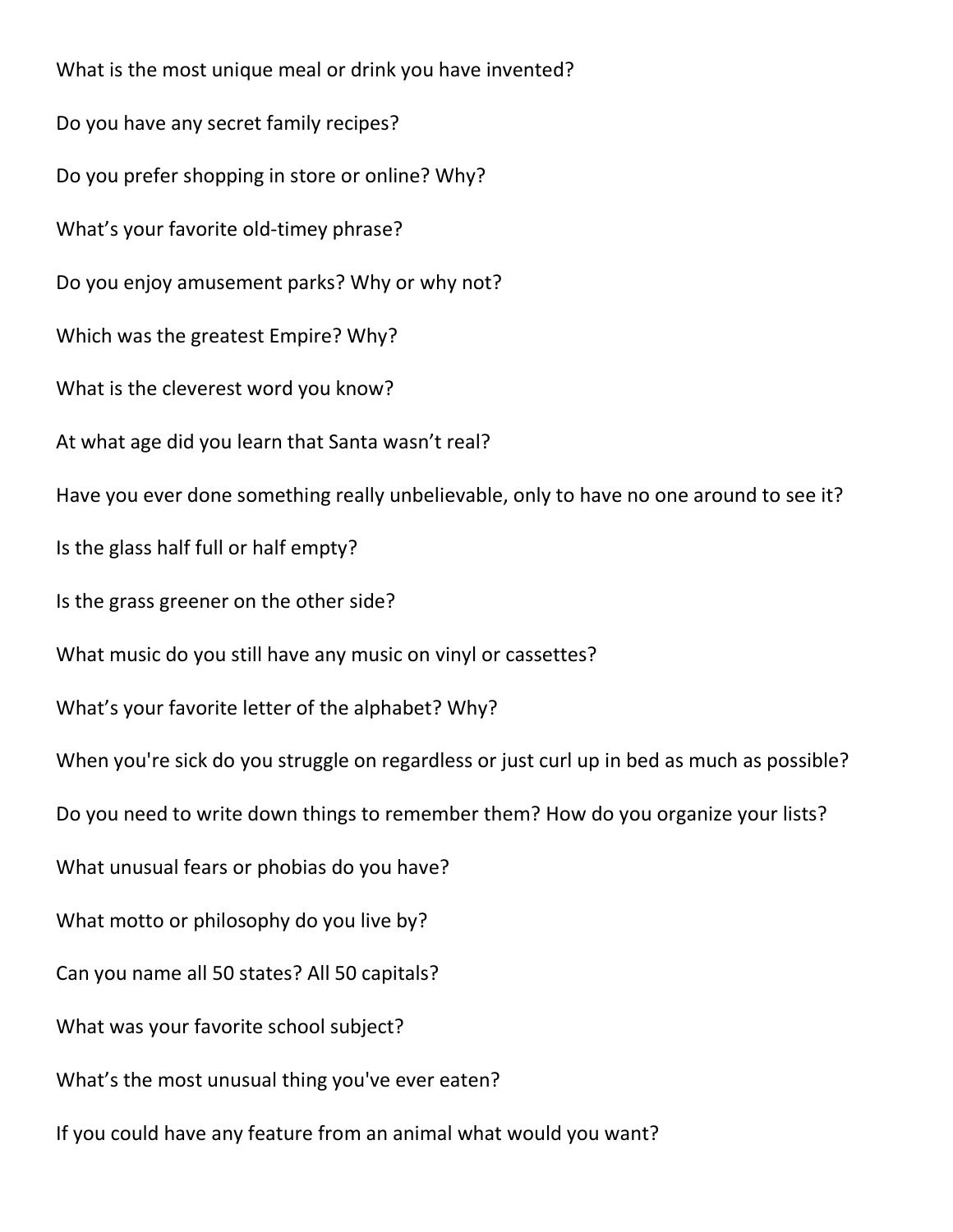Where is the best place you have been scuba diving or snorkeling

Which of the 5 senses would you say is your strongest?

When was the last time you visited an art museum? What was your favorite exhibit?

What is the most interesting award you have won? What award are you most proud of?

What's the highest hill or mountain you've ever climbed?

Have you ever failed a class? What was the subject? What was the outcome?

If you had a year off, what would you want to do?

What is your most prized family heirloom?

Are you related or distantly related to anyone famous?

Have you ever given money or food to a pan handler? What was the outcome?

When was the last time you did a cartwheel?

Has anyone ever approached you thinking you were someone else?

Have you ever been approached by someone who knew you but you couldn't remember them for the life of you?

What do you do to keep fit?

If you were comfortably rich would you work hard or rest? What would you work on?

What is the most interesting volunteer work you have done?

What is your favorite charity you have supported financially?

If you were ruler of your own country what would you call it?

Have you ever had a dream you chased only to be let down when you achieved it?

Who was your favorite teacher at school and why?

If you were to join an emergency service which would it be and why?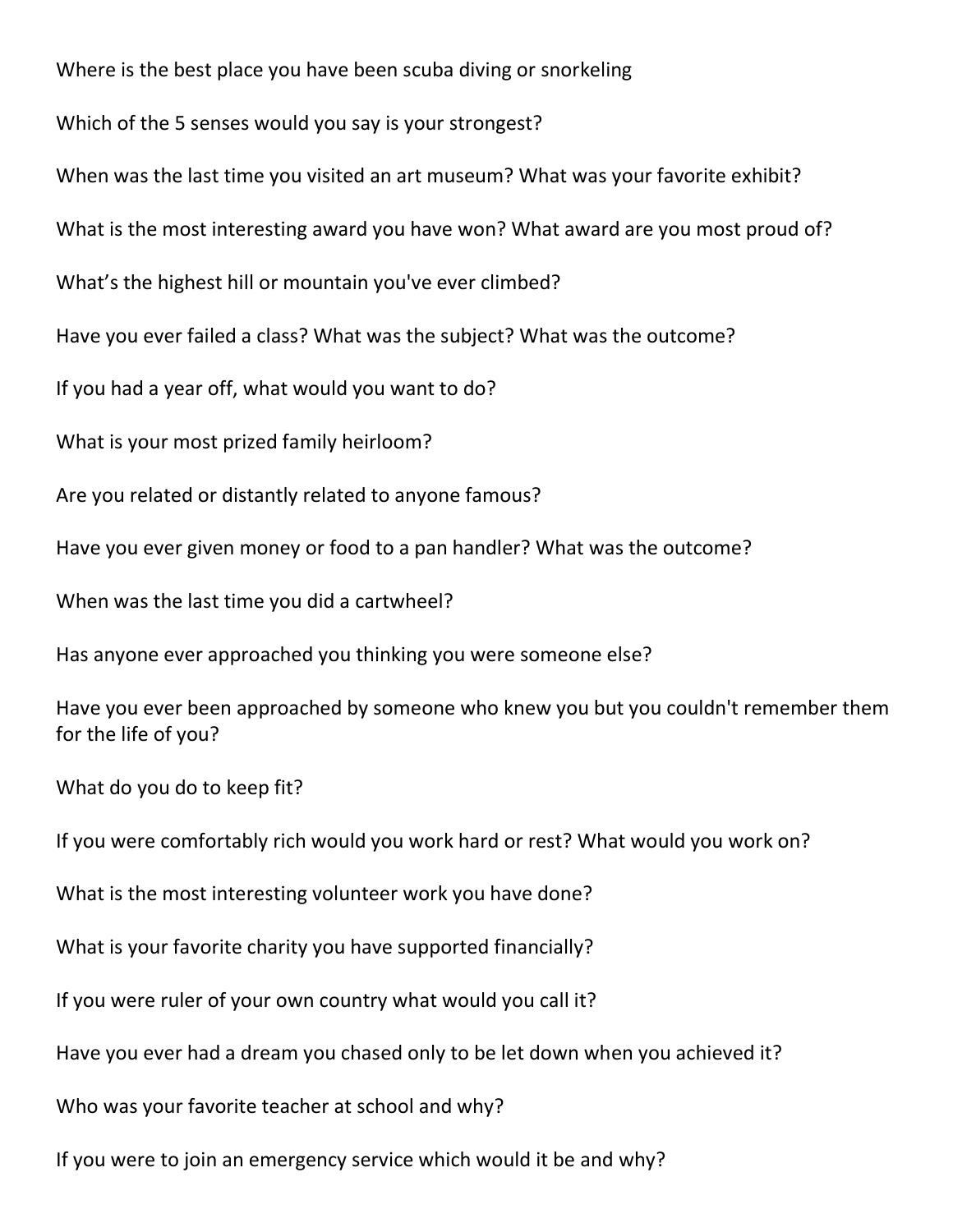What is the best thing about being your gender? If you could have a full scholarship to any university what would you choose to study and why? What has been the best day of your life so far? What historical period would you like to live in if you could go back in time? What would you bring along to an idyllic picnic? What is your favorite children's story? What movie ending really frustrated you? And how would you change it? If you had a warning label, what would yours say? Have you ever had stitches? Have you ever walked out of a movie before it was over? What was the movie and why? What song would you say best describes you? Do you have any old friends you wish you could meet up with again? Who are they and why? What are your 3 favorite websites or blogs? What do you like about them? Do you believe in destiny, fate or free will? If you could talk to one species of animal which would it be? Have you ever got majorly lost trying to get somewhere? How did you get back on course? What was the last thing to make you feel exuberantly happy? Have you ever had anything published? What are your three greatest strengths? What has been the best decision you've made in your life so far? What words do you always struggle to spell correctly?